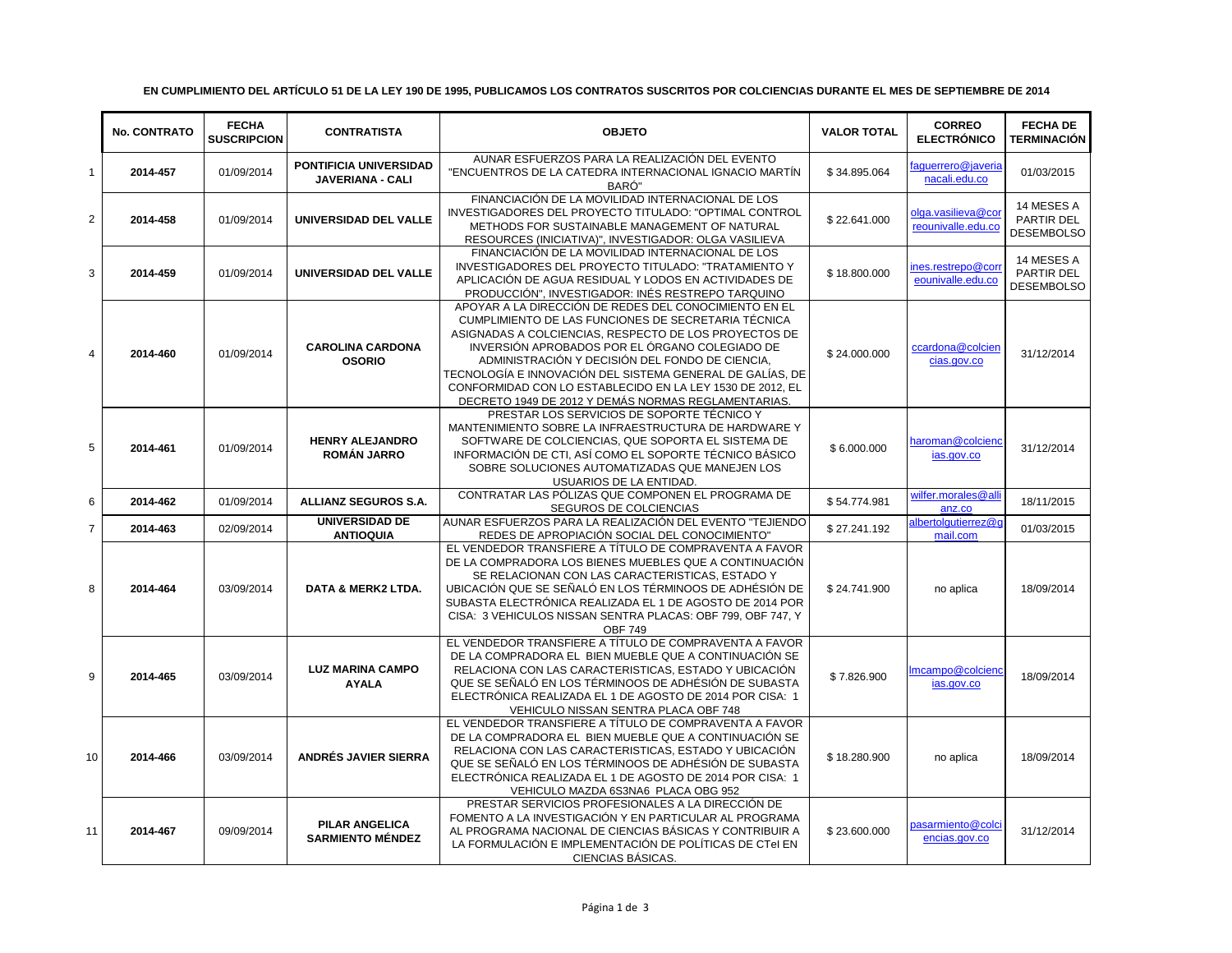|    | <b>No. CONTRATO</b> | <b>FECHA</b><br><b>SUSCRIPCION</b> | <b>CONTRATISTA</b>                                                                                                                      | <b>OBJETO</b>                                                                                                                                                                                                                                                                                                                                                                         | <b>VALOR TOTAL</b> | <b>CORREO</b><br><b>ELECTRÓNICO</b> | <b>FECHA DE</b><br><b>TERMINACIÓN</b>         |
|----|---------------------|------------------------------------|-----------------------------------------------------------------------------------------------------------------------------------------|---------------------------------------------------------------------------------------------------------------------------------------------------------------------------------------------------------------------------------------------------------------------------------------------------------------------------------------------------------------------------------------|--------------------|-------------------------------------|-----------------------------------------------|
| 12 | 2014-468            | 09/09/2014                         | LIBIA NAYIBI LEAL PÉREZ                                                                                                                 | ASESORAR Y ACOMPAÑAR EL PROCESO DE CONSTRUCCIÓN.<br>SOCIALIZACIÓN Y VALIDACIÓN CON LOS ACTORES DEL SNCTel DE<br>LA POLÍTICA DIRIGIDA A LOS CENTROS DE INVESTIGACIÓN, LOS<br>CENTROS DE DESARROLLO TECNOLÓGICO Y LOS INSTITUTOS DE<br>INVESTIGACIÓN QUE RESPONDA A LAS CAPACIDADES Y<br>NECESIDADES ESTRATÉGICAS DEL PAÍS.                                                             | \$24.000.000       | Inleal@colciencias<br>gov.co        | 31/12/2014                                    |
| 13 | 2014-469            | 10/09/2014                         | <b>SANDRA PATRICIA</b><br><b>VELÁSQUEZ VELÁSQUEZ</b>                                                                                    | REALIZAR LA EVALUACIÓN DE RESULTADOS DE TRES<br>CONVOCATORIAS FINANCIADAS POR COLCIENCIAS CON RECURSOS<br>DEL BANCO MUNDIAL (541 DE 2011, 587 DE 2012 Y 623 DE 2013),<br>PARA ANALIZAR Y AMPLIAR LA COMPRENSIÓN QUE SOBRE LA<br>APROPIACIÓN SOCIAL DEL CONOCIMIENTO SE TIENE A PARTIR DE<br>LOS ENUNCIADOS EN LA ESTRATEGIA NACIONAL.-                                                | \$50.000.000       | spvelasquez@colc<br>encias.gov.co   | 31/12/2014                                    |
| 14 | 2014-470            | 12/09/2014                         | <b>ANA VICTORIA ESPEJO</b><br><b>MARTÍNEZ</b>                                                                                           | APOYAR A LA DIRECCIÓN GENERAL EN ACTIVIDADES OPERATIVAS<br>Y ASISTENCIALES.                                                                                                                                                                                                                                                                                                           | \$7.630.000        | avespeio@colcien<br>ias.gov.co      | 31/12/2014                                    |
| 15 | 2014-471            | 12/09/2014                         | <b>RAQUEL JULIANA SORZA</b><br><b>OCAÑA</b>                                                                                             | PRESTAR SERVICIOS PROFESIONALES PARA APOYAR A LA<br>DIRECCIÓN DE REDES DEL CONOCIMIENTO DE COLCIENCIAS, EN SU<br>GESTIÓN DE REVISIÓN PERMANENTE, ACUTALIZACIÓN Y<br>APROPIACIÓN DE LAS POLÍTICAS PÚBLICAS Y ESTRATÉGIAS DE:<br>REGIONALIZACIÓN, FORMACIÓN, APROPIACIÓN SOCIAL DEL<br>CONOCIMIENTO Y CULTURA EN CIENCIA, TECNOLOGÍA E<br><b>INNOVACIÓN</b>                             | \$14.533.333       | risorza@colciencia<br>s.gov.co      | 31/12/2014                                    |
| 16 | 2014-472            | 15/09/2014                         | <b>ZELLER ZAMORA PEÑA</b>                                                                                                               | PRESTACIÓN DE SERVICIOS PARA LA REALIZACIÓN DE LABORES<br>RELACIONADAS CON EL MANTENIMIENTO LOCATIVO PREVENTIVO Y<br>CORRECTIVO DE LA SEDE PRINCIPAL DE COLCIENCIAS Y DE LAS<br>SEDES ALTERNAS, ASÍ COMO DESARROLLAR LABORES<br>OPERATIVAS EN EL ÁREA LOGÍSTICA                                                                                                                       | \$8.480.000        | zzamora@colcienc<br>as.gov.co       | 31/12/2014                                    |
| 17 | 2014-473            | 15/09/2014                         | <b>MARÍA LILIANA GONZÁLEZ</b><br><b>SÁNCHEZ</b>                                                                                         | LA CONTRATISTA SE OBLIGA PARA CON COLCIENCIAS A PRESTAR<br>SERVICIOS ESPECIALIZADOS A LA DIRECCIÓN DE REDES DEL<br>CONOCIMIENTO EN EL APOYO DEL CUMPLIMIENTO DE LAS<br>LABORES ASIGNADAS A COLCIENCIAS EN SU CONDICIÓN DE<br>SECRETARIA TÉCNICA DEL ÓRGANO COLEGIADO DE<br>ADMINISTRACIÓN Y DECISIÓN DEL FONDO DE CIENCIA,<br>TECNOLOGÍA E INNOVACIÓN DEL SISTEMA GENERAL DE REGALÍAS | \$42.400.000       | mlgonzalez@colcie<br>ncias.gov.co   | 31/12/2014                                    |
| 18 | 2014-474            | 16/09/2014                         | UNIVERSIDAD NACIONAL<br><b>DE COLOMBIA</b>                                                                                              | AUNAR ESFUERZOS PARA LA REALIZACIÓN DEL EVENTO "XIII LATIN<br>AMERICAN CONGRESS OF PROBABILITY AND MATHEMATICAL<br>STATISTICS-CLAPEM"                                                                                                                                                                                                                                                 | \$20.000.000       | migarzonm@unal.e<br>du.co           | 16/03/2015                                    |
| 19 | 2014-475            | 16/09/2014                         | UNIVERSIDAD DEL CAUCA                                                                                                                   | FINANCIACIÓN DE LA MOVILIDAD INTERNACIONAL DE LOS<br>INVESTIGADORES DEL PROYECTO TITULADO: "EVALUACIÓN DE<br>EXPERIENCIA DE USUARIO DE SISTEMAS INTERACTIVOS".<br>INVESTIGADOR: CESAR ALBERTO COLLAZOS                                                                                                                                                                                | \$16.000.000       | ccollazo@unicauca<br>.edu.co        | 14 MESES A<br>PARTIR DEL<br><b>DESEMBOLSO</b> |
| 20 | 2014-476            | 17/09/2014                         | <b>JESSICA MILENA OLARTE</b><br><b>GUANA</b>                                                                                            | PRESTACIÓN DE SERVICIOS DE APOYO ASISTENCIAL PARA EL<br>PROGRAMA NACIONAL DE DESARROLLO TECNOLÓGICO E<br>INNOVACIÓN INDUSTRIAL DE COLCIENCIAS.                                                                                                                                                                                                                                        | \$4.200.000        | imolarte@colcienc<br>as.gov.co      | 31/12/2014                                    |
| 21 | 2014-477            | 22/09/2014                         | <b>FUNDACIÓN COLOMBIANA</b><br><b>PARA LA INVESTIGACIÓN Y</b><br><b>CONSERVACIÓN DE</b><br><b>TIBURONES Y RAYAS -</b><br><b>SQUALUS</b> | AUNAR ESFUERZOS PARA LA REALIZACIÓN DEL EVENTO "IV<br>ENCUENTRO COLOMBIANO SOBRE CONDRICTIOS"                                                                                                                                                                                                                                                                                         | \$73.529.811       | iose.gabriel.0213@<br>gmail.com     | 22/03/2015                                    |

## **EN CUMPLIMIENTO DEL ARTÍCULO 51 DE LA LEY 190 DE 1995, PUBLICAMOS LOS CONTRATOS SUSCRITOS POR COLCIENCIAS DURANTE EL MES DE SEPTIEMBRE DE 2014**